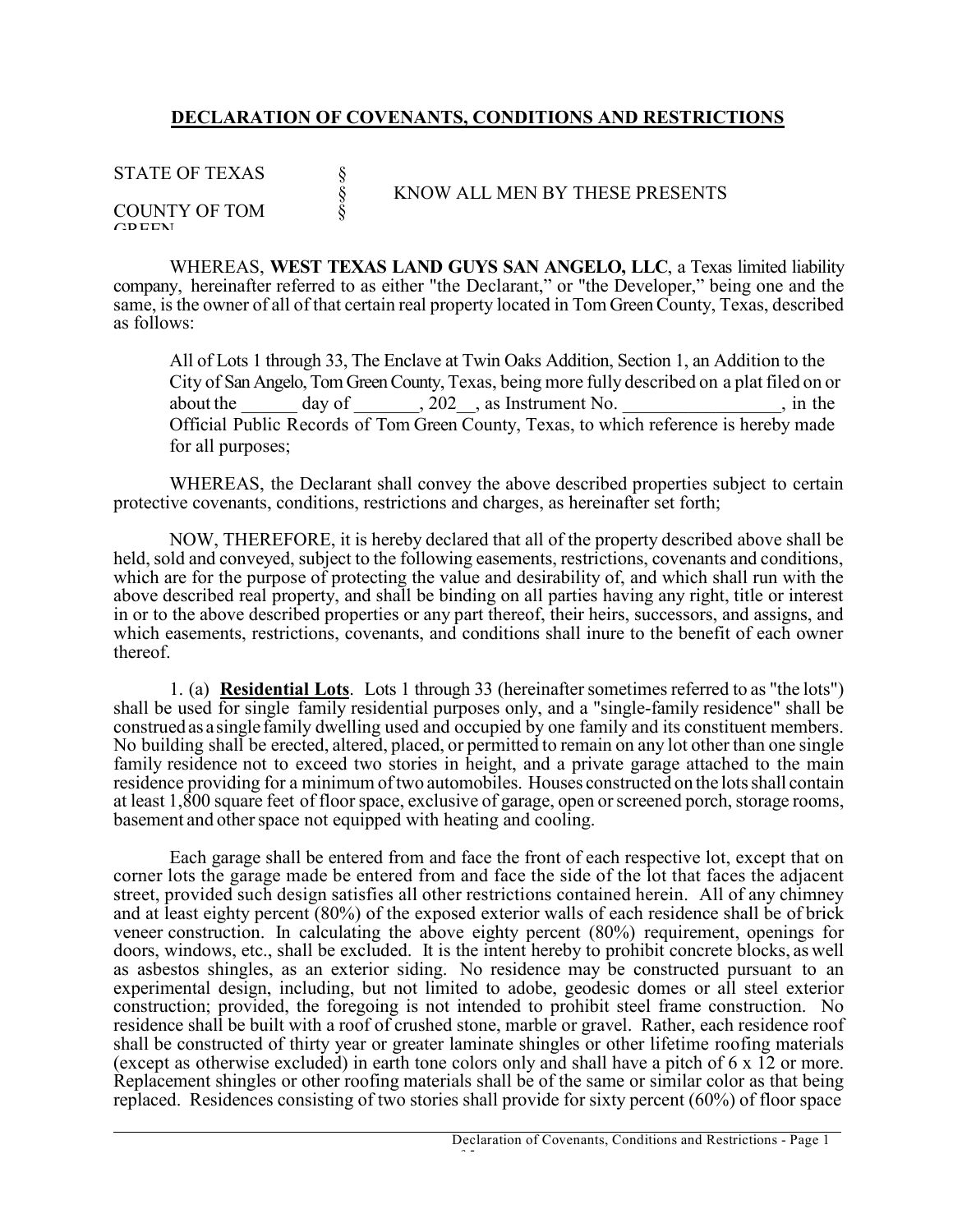to be located on the first floor of such residence. There shall be no portable or "move in" homes allowed on any of the lots, which shall include (and thereby preclude) anymodular or pre-built home of any kind. It isthe intent of the foregoing to require that only newly-erected, permanent residences be placed on the lots and that such be built in-place and on-site. The garage shall be constructed of the same material as the residence, including the roof.

Each residence shall have and there shall be erected a six foot or greater cedar wood fence encompassing all of that residence's "back yard." The wood fence shall not be painted but rather left in its natural state, and shall be maintained in good repair and condition. In no instance shall a fence, wall or hedge be constructed, altered or maintained closer to any street than the minimum building setback line as promulgated by the City of San Angelo, except that on corner lots the fence may be installed from the interior lot line, along the rear lot line to the side street property line, and forward along the side street property line to within ten (10) feet of the front of the residence, thence across the side yard to the residence.

Each residence shall have accessto mailservice delivered by the United States Postal Service to a double-mount mailbox attached to a single pedestal post. Therefore, each residence shall contribute one-half the cost to purchase and install such a mailbox with an adjacent residence, the placement of which shall be in compliance with regulations issued by the United States Postal Service. If a residence has only one adjacent residence, and such adjacent residence already has access to mail service, the residence with only one adjacent residence shall have access to mail services delivered by the United States Postal Service to a single-mount mailbox attached to a single pedestal post. Mailboxes described in this paragraph shall be constructed solely of metal components, including, but not limited to, iron components, and of an overall appearance similar to that promulgated by Declarant.

Each residence built on a lot shall be located such that it fronts the street on which the lot faces.

2. The minimum front building setback line for each residence shall be at least twenty-<br>five (25) feet from the street, five (5) feet from each side of the lot and ten (10) feet from the rear property line and for all other building setback requirements, such shall comply with the minimum requirements as promulgated by the City of San Angelo, Texas. For purposes of complying with the setback requirements, eaves, steps and open porches shall not be considered as a part of the residence, but this shall not be interpreted as permitting encroachment on another lot.

Easements for installation and maintenance of utilities and drainage facilities are reserved, as shown on the recorded plat. Right of use for ingress and egress shall be had at all times over any dedicated easement and forthe installation, operation, maintenance, repair or removal of any utility, together with the right to remove any obstruction that may be placed in such easement which would constitute interference with the use, maintenance, operation or installation of such utility.

An underground electrical distribution system will be installed to serve each lot; provided, however, that any existing overhead electrical lines serving the Addition shall not be required to be underground, but all line connections thereto shall be underground. The then owner of each lot shall, at that owner's cost and expense, furnish, install, own and maintain (all in accordance with the requirements of the City of San Angelo, Tom Green County, Texas) an underground service cable and appurtenances from the meter installed on each lot or Tract, as applicable, by the electric company to such point as may be designated by such company on the property line ofthe lot. The company furnishing electric service shall make the necessary connection at the property line and at the meter. The owner of each lot shall install, furnish, own and maintain, at that owner's cost and expense, a meter loop (in accordance with the then current standards and specifications of the electric company) for the improvements constructed on the property. For so

 $\hat{\mathcal{F}}$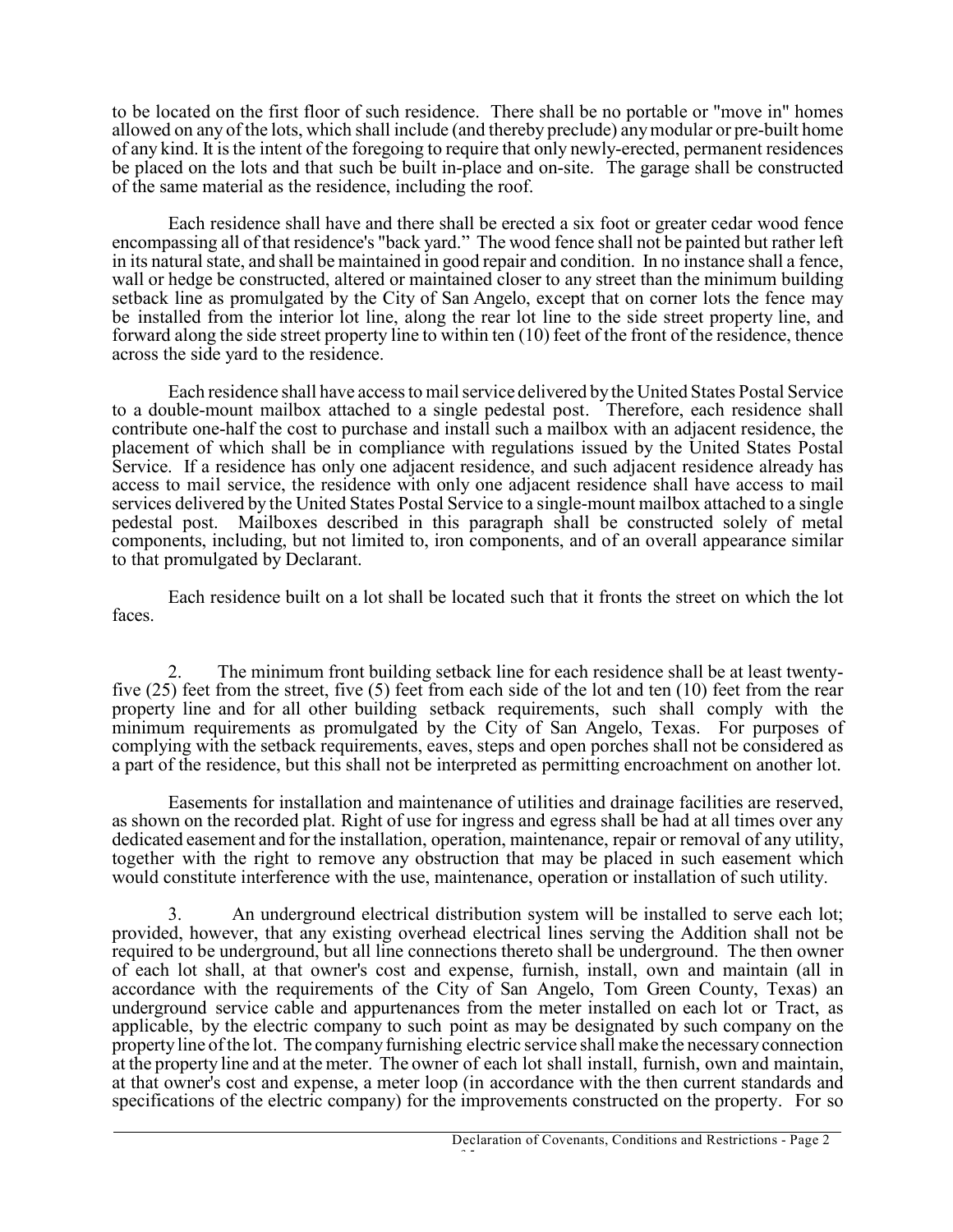long as underground service is maintained, the electric service to each lot shall be uniform in character and exclusively of the type known as "single-phase 120/240 volt, 3-wire, 60-cycle alternating current." Any and all of the foregoing notwithstanding, should the City of San Angelo or any utility company providing electrical services to this Addition change or alter its policy in regard to underground utilities and/or electrical services provided to this Addition, such change or changes shall automatically be adhered to and followed by all lot owners, and the foregoing provisions of this, Paragraph 3, shall automatically be amended to thereby comply with any such policy change, whether one or more.

4. No garage, basement, trailer, tent, shack, or any other like building or shelter erected or located on any lot, shall ever be used as a dwelling unit. No residence dwelling or other type building, or any part of any other type building, shall ever be moved from outside of the lots onto any one or more of the lots. Regardless of the foregoing sentence, a portable storage building may be moved into a lot's "back yard" subject to the following conditions: (1) the portable storage building must be located within the wood fence surrounding such lot's back yard; (2) the portable storage building must be proportionate in size to the residence and to the lot's back yard; and (3) the portable storage building must be of an attractive appearance and in good condition at the time the portable storage building is moved into the lot's back yard and must be maintained in this same manner. For a period of 7 years beginning date hereof, Declarant reserves the right to require the owner of any lot to remove a portable storage building from such lot if, in the sole discretion of the Declarant, these conditions are not met. For purposes of enforcing this right, Declarant shall be considered as the owner of a lot with access to the options for enforcement set forth in paragraph 13 below.

No home beauty shops or home barber shops shall be allowed. Further, no occupations of any kind shall be allowed which require any structural alterations in any dwelling unit or room of any residence, or require the installation of machinery or equipment other than that customary to normal household operations, or require stocks in trade or inventory being kept and sold on the premises, or require exterior storage for equipment or materials. Any such occupation or activity shall be considered as noxious and offensive, and thereby deemed to be a nuisance.

No sign of any kind shall be displayed to the public view on any lot, except one professional sign of not more than five square feet advertising the property for sale or rent, or a sign used by a building contractor to advertise the building of such property during the construction and sales period.

No radio or television antenna shall extend more than five (5) feet above the highest point of the roof of any building, and no antenna shall be erected or maintained on any lot not having a residence thereon.

5. No animals, livestock or poultry of any kind shall be raised, bred or kept on any lot, except that dogs, cats or other household pets may be kept, provided that they are not kept, bred or maintained for commercial purposes.

6. No oil drilling, oil development operations, oil refining, or quarrying or mining operations of any kind shall be permitted on or in any lot, nor shall oil wells, tanks, tunnels, mineral excavations or shafts be permitted on or in any lot. No derrick or other structure designed for use of boring for oil and/or natural gas shall be erected, maintained or permitted on any lot.

7. No trailer, camper, boat, motor home or other recreational vehicle, pickup truck of more than one ton capacity, or any other vehicle not used in day to day transportation, shall be parked, stored or maintained on any lot in such a way as to be visible from the front street or nearer to the side street than the side street building set back line.

8. No lot shall be used or maintained as a dumping ground for rubbish, trash, garbage,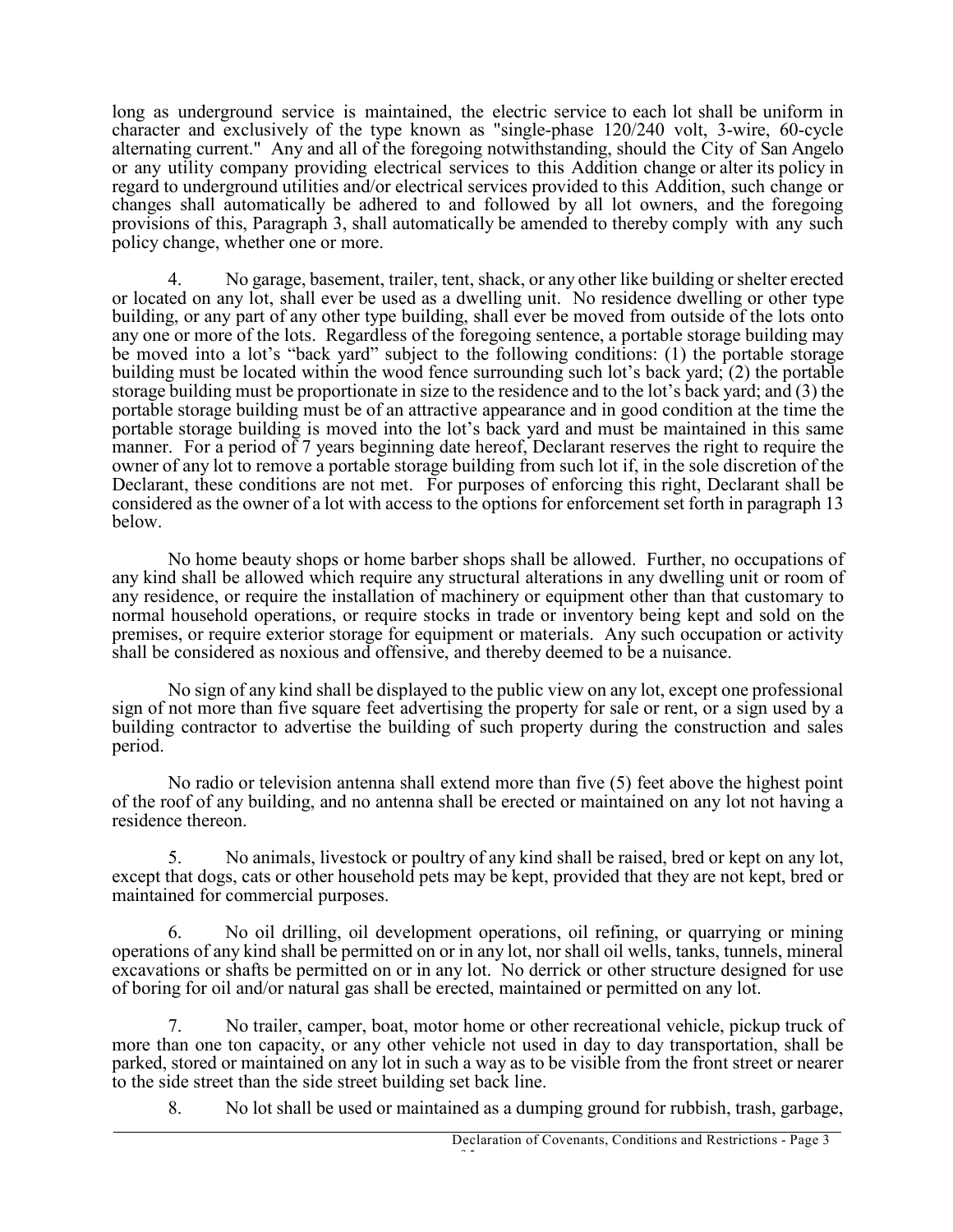or other waste. All such garbage, trash and rubbish shall be kept in sanitary containers. All receptacles for disposal of such material shall be kept in a clean and sanitary condition.

9. No truck, bus or commercial trailer shall be parked in the street in front of any lot. No truck, bus or commercial trailershall be parked on the driveway or any portion of any lot in such a manner as to be visible from the street.

10. Construction ofthe residence shall commence within one (1) year ofthe date the lot is purchased. If construction has not commenced within one (1) year, Declarant shall be entitled to purchase the respective lot at the gross sales price of such lot at closing date plus a sum equal to the calculated interest from closing date to date of purchase by the Declarant on such gross sales price at the prime rate as published by the Wall Street Journal on closing date. Once commenced, construction shall be diligently pursued to the end that it will be completed within eighteen (18) months from the date commenced.

11. Regardless of any other provision contained herein, for a period of 7 years beginning date hereof, Declarant reserves the right (on application and request of the owner of any lot) to waive, vary or amend (by an appropriate letter to that effect, addressed and delivered to such applicant owner by Declarant for filing in the Real Property Records of Tom Green County) any of these covenants and restrictions to any particular lot, if, in the sole discretion of the Declarant such action relieves hardship or permits better architectural planning to be effected.

12. These covenants are to run with the land and shall be binding on all parties and all persons claiming under them for a period of twenty-five  $(25)$  years from the date these covenants are recorded, after which time said covenants shall be automatically extended for successive periods of ten (10) years each. Any one or more of these covenants may be amended by an instrument signed by at least 75% of the then owners of the lots agreeing to change any such covenant, condition, and restriction in whole or in part; provided, however, so long as Declarant owns any of the lots, Declarant may amend these covenants without the prior approval of any other lot owner.

13. Enforcement shall be by proceedings, at law or in equity, by the owner of any lot or lots, against any person or persons, or any other entity, violating or attempting to violate any covenants. The person or entity seeking enforcement shall have the right to enforce, by any proceedings, at law or in equity, all restrictions, conditions and reservations now or hereafter imposed by the provisions of this declaration. Failure to enforce any covenant or restriction herein contained shall in no event be deemed a waiver or right to do so thereafter. If any lot owner shall be required to employ an attorney to enforce or defend the rights of such lot owner hereunder, the prevailing lot owner shall be entitled to recover reasonable attorney's fees, court costs and out-of-pocket expenses incurred as a result thereof.

Invalidation of any one of these covenants or restrictions by judgment or court order shall in no way affect any other provision, and all other provisions shall remain in full force and effect.

The undersigned, being the sole owner of the hereinabove described real property, does hereby revoke any and all prior restrictions or restrictive covenants, if any, placed on said land by any prior owners.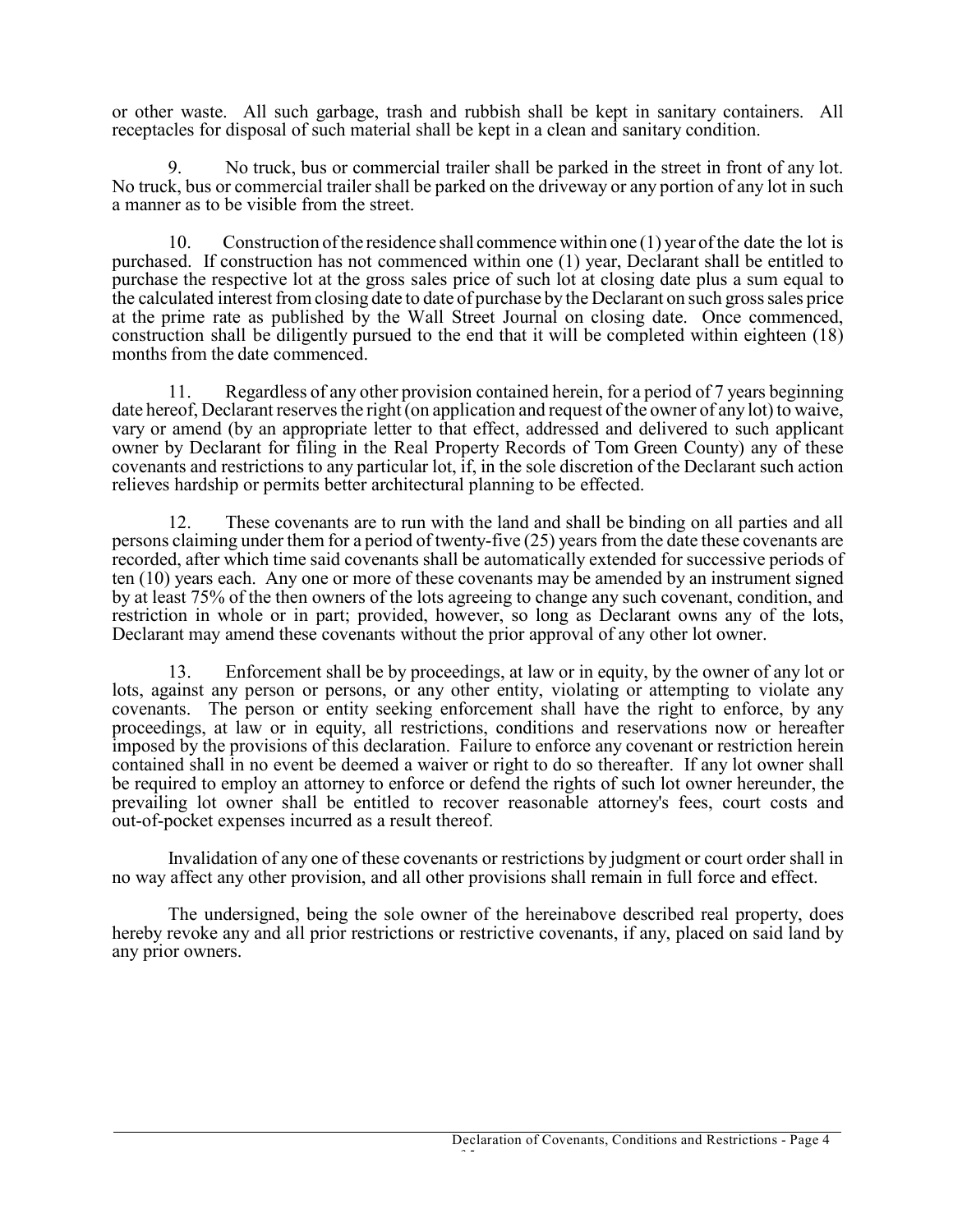EXECUTED AND EFFECTIVE this  $\_\_\_\_$  day of  $\_\_\_\_\_\_$ , 202 $\_\_\_\_\_\_$ 

## **WEST TEXAS LAND GUYS SAN ANGELO, LLC,** a Texas limited liability company

| Name:             |  |
|-------------------|--|
| $m$ .<br>ە د<br>. |  |

STATE OF TEXAS §<br>§<br>§ COUNTY OF

On this day of , 202\_\_, before me, a Notary Public in and for said state, personally appeared \_\_\_\_\_\_\_\_\_\_\_\_\_\_\_\_\_\_, in his capacity as appeared \_\_\_\_\_\_\_\_\_\_\_\_\_\_\_\_\_\_\_\_\_\_, in his capacity as<br>of West Texas Land Guys San Angelo, LLC, a Texas limited liability, on behalf of said limited liability company.

[NOTARY STAMP] Notary Public, State of Texas

After recording, please return to: West Texas Land Guys San Angelo, LLC c/o Robert Wood 8213 Alcove Avenue Lubbock, Texas 79424